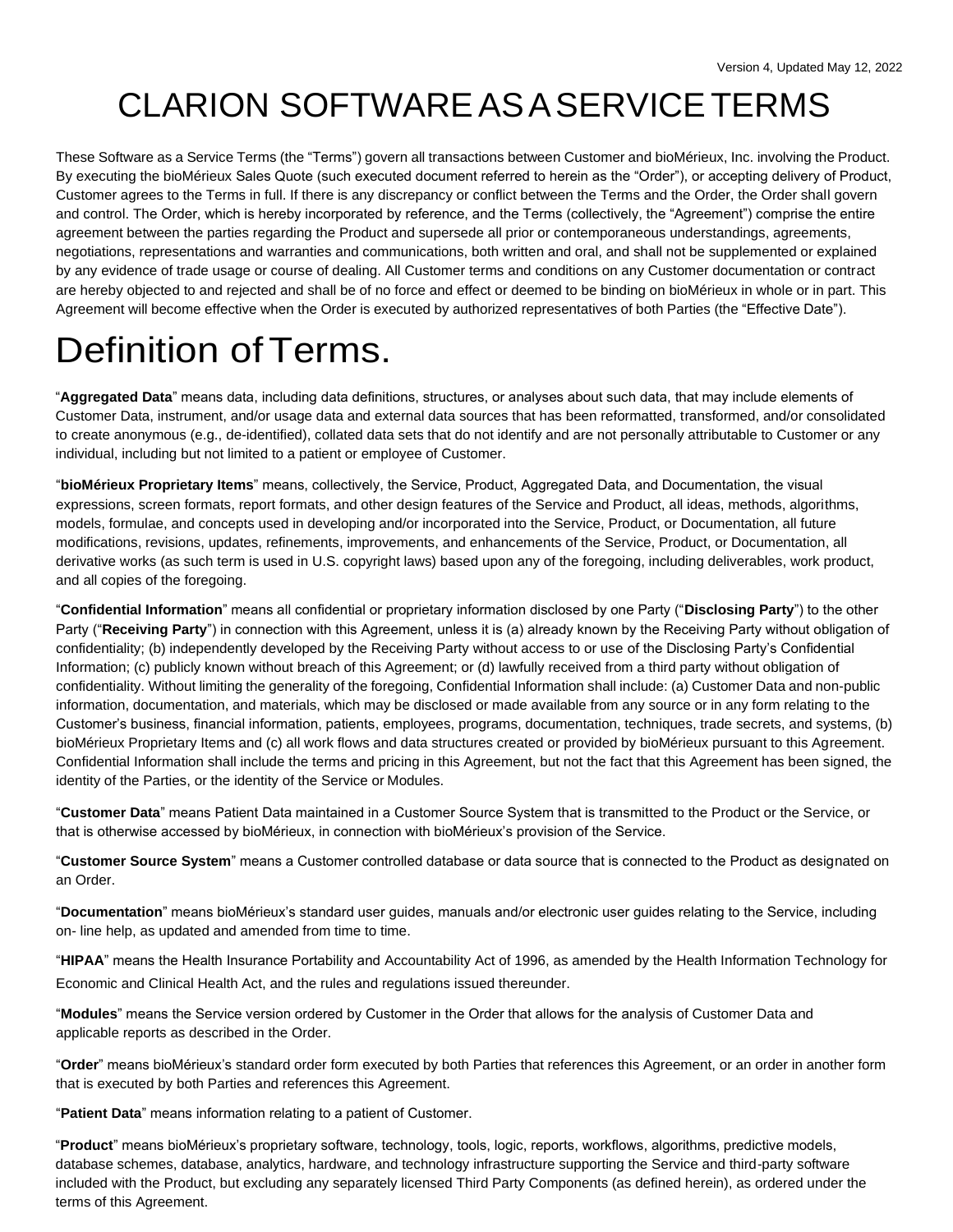**"Publish"** means to make information available through paper, electronic, audio or visual means in a manner intended to make such information accessible, in whole or in part, to the general public regardless of whether such access is made freely available or restricted.

"**Service**" means the Product and Modules in a hosted environment provided and maintained by bioMérieux (or appointed third party) to which Customer is being granted access under this Agreement as further outlined in the Order. Commonly referred to as bioMérieux Clarion and formerly known as Agilist.

"**Site(s)**" means the authorized location(s) where the Service are provided as identified in the Order.

"**Term**" means the duration of Customer's right to receive, access, and use the Service set forth in the Order and shall automatically renew for a term of twelve (12) months, unless one Party provides the other Party at least ninety (90) days written notice of its intent to not renew the Term.

"**User(s)**" means any individual who is an employee or contractor of Customer who is authorized to access the reports generated through a given Module delivered through the Service up to the number of Users identified in the Order.

## Rights and Obligations.

**Implementation**. Customer will identify and make its Customer Source Systems readily available and accessible to bioMérieux within thirty (30) days of execution of this Agreement so bioMérieux can: (a) access Customer Data from the Customer Source Systems; (b) load the relevant Customer Data on the Product; and (c) make the relevant reports available through the applicable Module. Once completed, bioMérieux will make the Service generally available to Customer (the "*Go Live Date*"). The Service shall be deemed accepted by Customer upon the earlier of the following: (i) notification by Customer that the Service is accepted or (ii) five days following the Go Live Date. At all times, Customer agrees: (a) to provide bioMérieux with access to the Customer Source Systems so bioMérieux can extract the relevant Customer Data and establish a means of regularly extracting such Customer Data on an ongoing basis, including installing any connectors provided by bioMérieux; (b) to make reasonably available both Customer subject matter experts and Customer Source System subject matter experts; and (c) to make available in a timely manner, all technical documentation, business process information, and other critical documents that are necessary to aid in the implementation of the Service. Customer is responsible for providing all reasonably requested assistance to bioMérieux in a timely manner to ensure bioMérieux is able to meet the time frame set forth in the kickoff meeting.

**Access**. bioMérieux will provide to Customer the necessary passwords, access codes, technical specifications, connectivity standards or protocols, or other relevant procedures as may be necessary to allow Customer and its Users to access the Service at the Site (the "**Access Protocols**"). All Users must use and follow the Access Protocols to access the Service. Any access outside of the Access Protocols by Customer or Users is prohibited. Subject to the terms and conditions contained in this Agreement, bioMérieux grants to Customer a non-exclusive, non-transferable, revocable right to: (a) permit Users to access the features and functions of the Service through the applicable Module solely for Customer's internal business purposes at the Site; (b) permit Customer's designated administrative users to access the features and functions of the Service, solely for Customer's internal business purposes to set access rights for Users.

**bioMérieux Obligations**. On the Go Live Date, bioMérieux shall make available to Customer on a non-exclusive, revocable, and nontransferable basis during the Term the Service at the Site for up to the number of Users set forth in the Order. In addition, bioMérieux (itself or through third party vendors (e.g. Google)) will: (a) Host, operate, maintain, and provide basic support for the Service as necessary to make the Service available in accordance with the Order; and (b) specify the procedures by which Customer may establish and obtain access to and use the features and functions of the Service, including, without limitation, providing the Access Protocols. The Service includes a secure, scalable, and efficient processing infrastructure to host Customer Data for analytics. The Infrastructure is maintained and managed by bioMérieux and a third party.

**Customer Obligations**. Customer shall: (a) connect to and use the Service in accordance with this Agreement, the Documentation, and all applicable laws and regulations; (b) use commercially reasonable efforts to prevent unauthorized access to or use of the Service and notify bioMérieux promptly of any such unauthorized access or use; (c) be responsible for all user acts and omissions; (d) make available in a timely manner at no charge to bioMérieux all facilities, databases and equipment, programs, data, files, documentation, test data, or other information and resources required by bioMérieux for the performance of the Service; (e) make all Customer Source Systems available to bioMérieux; (f) be responsible for, and assumes the risk of, any problems resulting from, the content, accuracy, completeness, and consistency of all data, materials, and information supplied by Customer; (g) be responsible for the accuracy, quality, integrity, and legality of Customer Data and the means by which such data was acquired, including but not limited to, ensuring that such Customer Data was obtained and is provided or made available to bioMérieux in accordance with all applicable laws, rules, and regulations, including HIPAA; and (h) reasonably cooperate with bioMérieux as necessary for bioMérieux to perform its obligations. Customer shall reimburse bioMérieux for any additional efforts or costs it incurs as a result of Customer's failure to perform its obligations.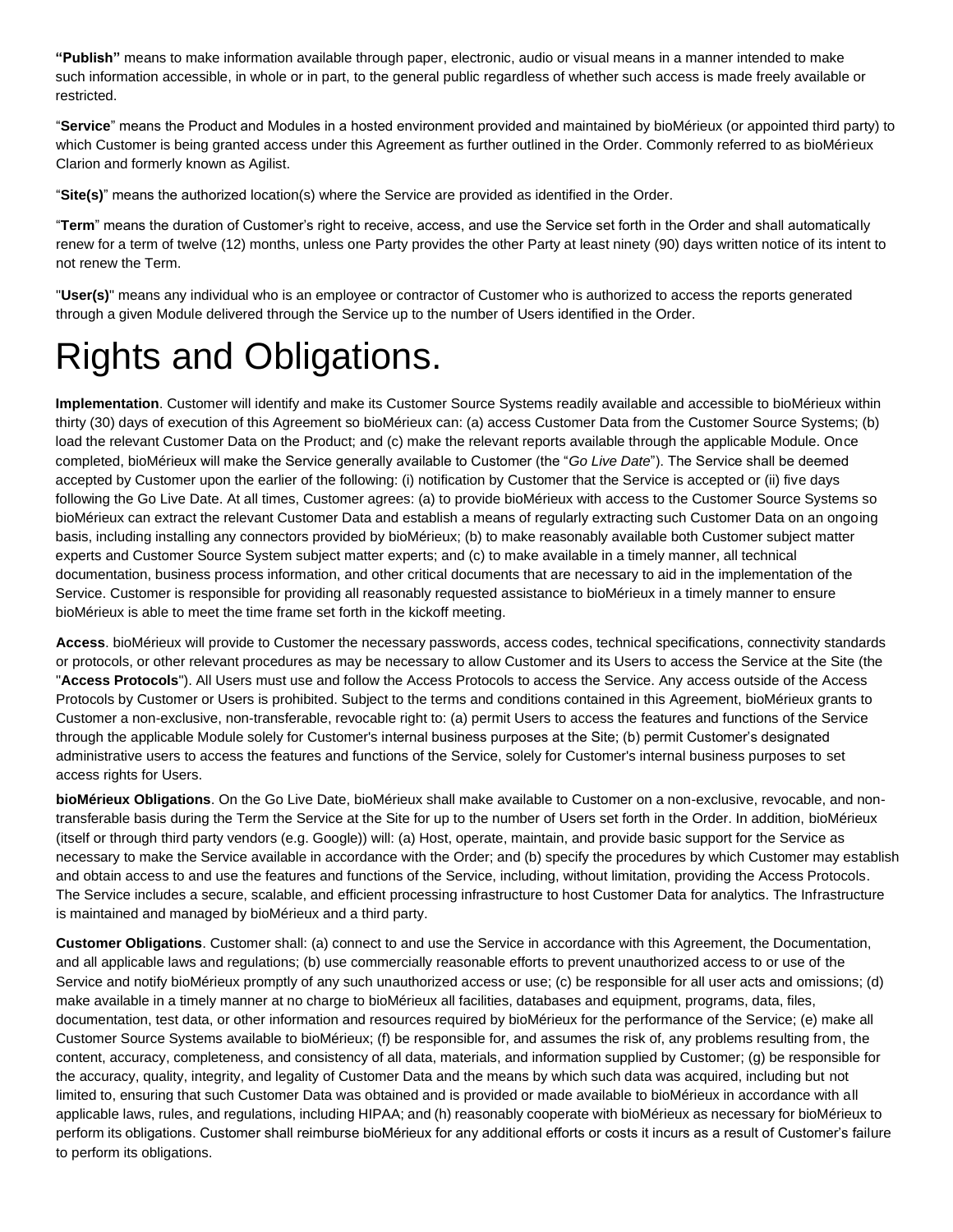**Restrictions**. Customer shall not (and shall not permit any User to): (a) sell, resell, lease, rent, license, sublicense, distribute, transfer, or otherwise make available the Service, including on a time-sharing, SaaS, service bureau, or other similar basis, to any third party other than Users or otherwise use the Service for a facility other than the Site; (b) use the Service to store or transmit malicious code, infringing, libelous, or otherwise unlawful or tortious material, or to store or transmit material in violation of third-party privacy rights; (c) use or access the Service in any way that threatens the integrity, performance, or availability of the Service or any data therein; (d) attempt to gain unauthorized access to the Service, Product, or the data stored or processed therein; (e) load, or permit the loading, of Customer Data in violation of any applicable, law, rule, or contract; (f) remove, modify or obscure any product or service identifier, copyright, trademark or other proprietary rights notice or other notices, instructions, disclaimers or legends; (g) modify or create derivative works of the underlying Product (or third party software embodied therein); (h) decompile, disassemble, or reverse engineer the Service, in whole or in part or attempt to reconstruct or discover any source code or underlying ideas, algorithms, file formats, data structures or other aspects of the Service or Modules; or (i) access, use, or copy any portion of the Product or Service in order to build a competitive product or to benchmark with any third party product or service. bioMérieux may restrict or prohibit access to Customer if bioMérieux reasonably suspects Customer is breaching its obligations under this Section. No rights are assigned or granted to Customer other than as expressly set forth herein.

**Prohibited Uses.** Customer understands and acknowledges that the Service is not designed, intended, validated or cleared to be used a clinical decision support system in that it does not provide patient specific assessments or recommendations for clinical decision. Accordingly, Customer shall not use information obtained or generated through its use of the Service for patient care or for diagnostic purposes.

**Third Party Code**. The Product may contain or be provided with components subject to the terms and conditions of "open source" software licenses ("Open Source Software") or other third-party software. bioMérieux shall provide a list of the Open Source Software to Customer upon Customer's written request. To the extent required by the license that accompanies the Open Source Software, the terms of such license will apply in lieu of the terms of this Agreement with respect to such Open Source Software, including, without limitation, any provisions governing access to source code, modification, or reverse engineering.

**Support and Service Levels**. Unless otherwise stated in the Order, Module pricing above includes five (5) hours, per year, of support service and/or customizations, enhancements and support to deploy/maintain the Service. Any requests for additional support services, including but not limited to incremental data channels for new data analysis, additional licenses, and/or professional services fees will be billed on a time and materials basis. bioMérieux will use commercially reasonable efforts to provide telephone support Monday through Friday, 9AM EST to 5:30PM EST, excluding holidays. Requests outside of the normal support hours will be responded to as soon as possible. Custom reports outside of the defined Modules or beyond the 5-hour customization allowance will be billed at \$275/hour in minimum five-hour increments. Where support services require travel to Customer's site, travel and other expenses shall be subject to reimbursement by Customer. Failure to maintain a secure channel for remote support (e.g., VILINK) may result in additional support service fees.

**Training**: Training on the use of the Service will be provided to the number of Users listed above at a time agreed by the Parties.

**Change Control & Project Risks**: Any change to the project scope such as requests for additional hardware, user licenses, new analyses, or professional services including training shall be made via a change order request in writing signed by the Parties. Minor project delays can be expected in most project plans, however excessive delays can be caused by one or more of the following: (1) Delays in establishing remote support and data collection (completion of the analytics project cannot be completed without this step); (2) Delays in deploying a virtual machine and connecting to the LAN for the integration engine installation; (3) Delays in providing the appropriate data feeds to the integration engine for the Module(s) selected; or (4) Delays in Customer validation. Extended or openended delays beyond fifteen (15) business days will result in the Product deployment moving to a "Hold" status and the temporary removal of bioMérieux resources for the duration of the delay. Resumption of activities after the 15+ day delay could incur additional service costs to complete installation of the Service. bioMérieux is not responsible for delays beyond its reasonable control.

### Data.

**Data Ownership**. All Customer Data shall be considered proprietary to Customer. bioMérieux will only use Customer Data as authorized under this Agreement.

**Customer Data License Grant**. Customer hereby grants bioMérieux a worldwide, perpetual, irrevocable, fully paid-up, royalty free, non- exclusive right and license to use Customer Data to create Aggregated Data for its use to facilitate the provision of the Service to Customer and for research, development, and continuous improvement of bioMérieux's products, software, and services.

**Data Safeguards**. bioMérieux shall maintain reasonable and appropriate data safeguards and procedures designed to prevent the unauthorized use or disclosure of Customer Data as required under applicable laws ("Data Safeguards"). During the Term, bioMérieux will maintain physical, administrative, and technical security measures to ensure the availability, integrity, and confidentiality of Customer Data in accordance with its standard data security policies.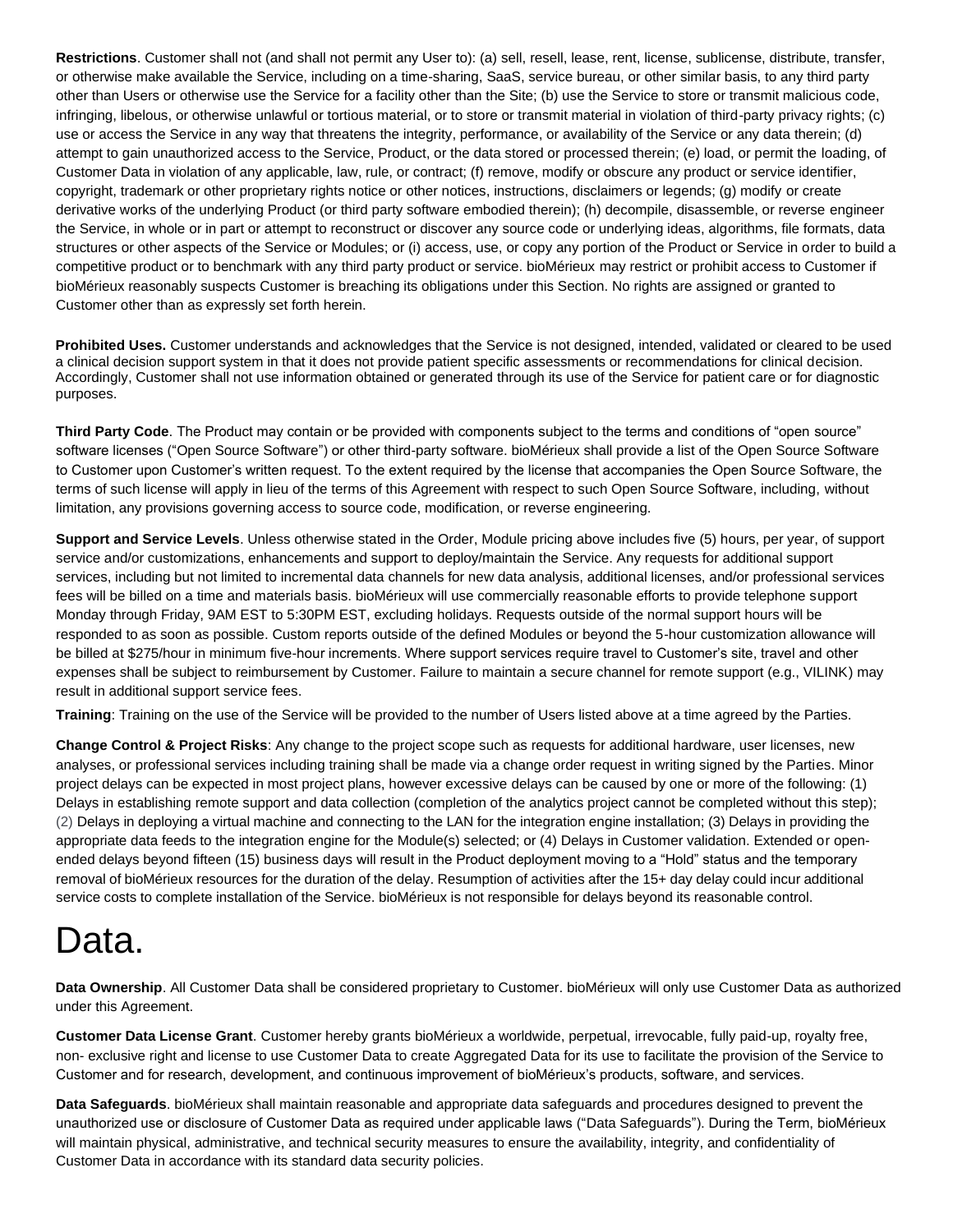**End of Term**. Upon the termination or expiration of the Agreement, Customer acknowledges and agrees that bioMérieux has no obligation to return to Customer, or retain, any Customer Data, or Aggregated Data.

**Protected Health Information**. If Customer is a "covered entity" or a "business associate" and includes "protected health information" in Customer Data, as those terms are defined in 45 CFR § 160.103, the business associate agreement ("BAA") attached to this Agreement as Schedule A and incorporated herein by reference will govern each Party's respective obligations regarding such protected health information. The BAA will not govern, and bioMérieux has no obligations under this Agreement or the BAA with respect to, any Patient Data that Customer creates, receives, maintains, or transmits outside of the Service, including through the use of any applications, databases, or systems other than the Customer Source System.

**Data Publication.** Customer shall retain the right to publish summaries, conclusions, or other results derived from the information or Customer Data derived or obtained from the Service; provided, however, that prior to any such publication, Customer shall provide bioMérieux with a copy of any data, findings, article, abstract, manuscript, poster, presentation or other information intended for publication, at least thirty (30) days prior to submission for publication so that bioMérieux may review the proposed publication for the purpose of determining correct usage of bioMérieux trademarks, verifying that bioMérieux's confidential information is not disclosed, and verifying that the publication is not in violation of any applicable law or rule pertaining to bioMérieux.

## Payments.

**Fees and Expenses**. Customer shall pay bioMérieux, without offset or deduction, the fees and expenses as determined under the Orders and this Agreement (e.g., the Installation Fee, the Module fees based on number of Users, etc.). bioMérieux reserves the right to increase the fees each year, but must provide notification of such increases at least thirty (30) days in advance. Unless otherwise provided in an Order, all fees shall be due and payable within thirty (30) calendar days after an invoice is issued by bioMérieux. Whenever any support services are provided by bioMérieux at a Customer location or any other location requested by Customer other than one of bioMérieux's locations, Customer shall reimburse bioMérieux for reasonable travel, lodging, meal, and related expenses incurred by bioMérieux representatives in providing such services.

**Recalculation of Fees**. The fees set forth in each Order are based on the size of the Customer as of the Effective Date. Customer must notify bioMérieux within thirty (30) days of any event that would change the size of the Customer (e.g., acquisition of a third party). Upon notice, bioMérieux will recalculate the fee owed by the Customer based on its list prices at the time of the notice and will invoice Customer for the balance owed. Customer will pay the invoiced amount within thirty (30) days of its receipt of the new invoice. Any delay by bioMérieux to invoice Customer for the amount owed shall not waive its right to recover such amount.

**Taxes**. The fees and other amounts payable by Customer to bioMérieux do not include any taxes of any jurisdiction that may be assessed or imposed upon the Service, Product, Documentation, or otherwise, including sales, use, excise, value added, personal property, export, import, and withholding taxes, excluding only taxes based upon bioMérieux's net income. Customer shall directly pay any such taxes assessed. Customer shall promptly reimburse bioMérieux for any taxes payable or collectable by bioMérieux (other than taxes based upon bioMérieux's net income). If Customer has provided bioMérieux with proof of its tax-exempt status, then, in the event that Customer's tax-exempt status should become altered, Customer shall be obligated to notify bioMérieux immediately of any such modification and Customer shall become liable for all taxes as set forth above. In the event Customer fails to notify bioMérieux of any such change, Customer shall be liable for payment of any tax related penalties or interest assessed against bioMérieux or Customer as a result of such Customer failure.

**Payment Terms**. All amounts payable by Customer for the Service shall be invoiced by bioMérieux with the initial invoice for Service being sent following the earlier of (1) thirty (30) days following Customer's execution of the Order or (2) Customer's receipt of credentials to sign into and use the Service. Service will be billed quarterly unless otherwise mutually agreed. All fees shall be invoiced in advance upon execution of the Order and are payable in advance. All expenses shall be payable as incurred. All invoices shall be sent to Customer's address designated on this Agreement and are due and payable within thirty (30) calendar days after being issued by bioMérieux. If any Customer payment is more than thirty (30) days past due, interest at the rate of twelve percent (12%) per annum (or, if lower, the maximum rate permitted by applicable law) shall accrue, unless the non-payment is subject to a Good Faith Dispute. "Good Faith Dispute" means a good faith dispute by Customer of certain amounts invoiced under this Agreement. A Good Faith Dispute will be deemed to exist only if (a) Customer has given written notice of the dispute to bioMérieux promptly after receiving the invoice and (b) the notice explains Customer's position in reasonable detail. A Good Faith Dispute will not exist as to an invoice in its entirety merely because certain amounts on the invoice have been disputed. All fees and other amounts paid by Customer under this Agreement are non-refundable.

**Suspension**. In the event that Customer's account is more than thirty (30) days overdue, bioMérieux shall have the right, in addition to its remedies under this Agreement or pursuant to applicable law, to suspend Customer's use of the Service, without further notice to Customer, until Customer has paid the full balance owed, plus any interest due.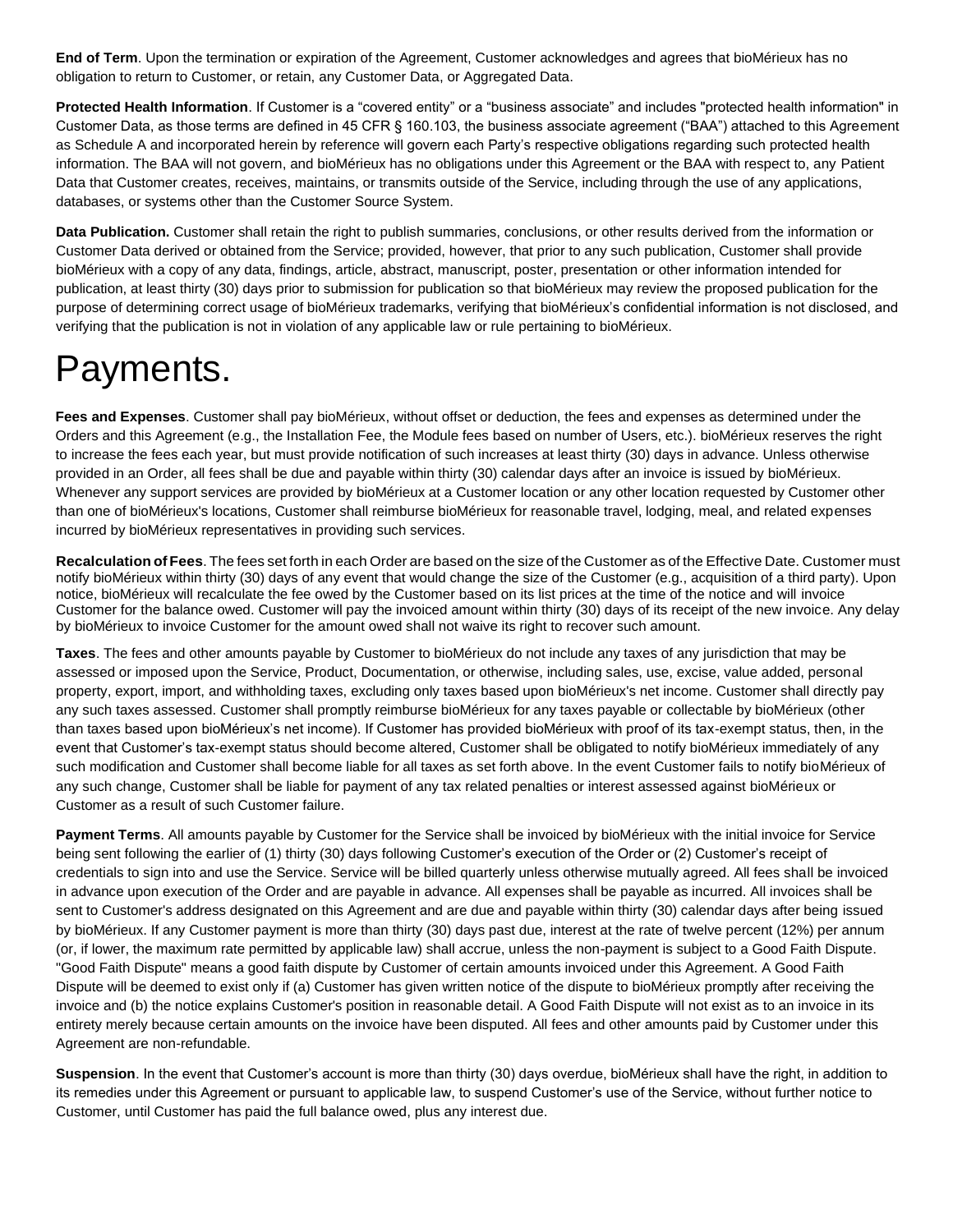### Warranties and Limitations.

**Performance Warranties**. The Service shall perform as described in the Documentation as of the Effective Date. Customer will timely notify bioMérieux of any known non-conformance to the specifications outlined in the Documentation. bioMérieux' only obligation under this warranty, and Customer's sole and exclusive remedy, is for bioMérieux to correct any failure to so perform, or if such correction is not possible in a commercially reasonable timeframe, refund the fees paid for the specific non-conforming service during the periods of non-conformance.

Customer Warranty. Customer represents and warrants that Customer has all necessary consents and rights to use and provide the Customer Data to bioMérieux and Customer is not violating any existing agreements or laws and regulations by providing bioMérieux with Customer Data.

**Federal and State Health Care Program Participation**. Each Party represents that: (a) it has not been, nor is it about to be, excluded, debarred, or suspended from participating in any state or federal health care program; (b) it has not arranged or contracted (by employment or otherwise) with any personnel who the Party knows or should know is excluded from participation in any state or federal health care program; and (c) no final adverse action, as such term is defined under 42 U.S.C. § 1320a-7e(g), as amended, has occurred or is pending or threatened against the Party or its personnel (collectively "*Adverse Action*"). Upon learning of an Adverse Action, the Party subject to the Adverse Action shall immediately provide notice to the other Party. The occurrence of an Adverse Action is a material breach of this Agreement.

**Exclusion for Unauthorized Actions and Results of Use**. Neither bioMérieux nor its supplier, partners, and vendors shall have any liability under any provision of this Agreement with respect to any performance problem, delay, or other matter to the extent attributable to any unauthorized or improper use or modification of the bioMérieux Proprietary Items, Modules, any unauthorized combination with other services, deliverables, products, software, hardware, or technology, or any act or omission by Customer, its affiliates, other users, representatives, or contractors. Customer is solely responsible for the results obtained from the use of the bioMérieux Proprietary Items. BIOMÉRIEUX DOES NOT OFFER MEDICAL ADVICE OR ADVICE REGARDING THE OPTIMAL SET OF PROCEDURES, ALERTS, OR STEPS NEEDED TO ACHIEVE THE BEST OUTCOMES FOR A PATIENT. ANY CUSTOMER DATA AND DECISIONS MADE OR ACTIONS TAKEN BASED ON INFORMATION ACCESSED THROUGH THE SERVICE ARE THE SOLE RESPONSIBILITY OF CUSTOMER. BIOMÉRIEUX DOES NOT RECOMMEND OR ENDORSE ANY GIVEN PATIENT TREATMENT. THE SERVICE AND CUSTOMER DATA DO NOT CONSTITUTE MEDICAL ADVICE AND SHOULD NOT BE CONSIDERED A SUBSTITUTE FOR THE INDIVIDUAL PROFESSIONAL JUDGMENT OF ANY PHYSICIAN OR OTHER HEALTH CARE PRACTITIONER REGARDING THE APPROPRIATE COURSE OF ACTION FOR A PARTICULAR PATIENT. THE SERVICE SHOULD BE INDEPENDENTLY REVIEWED WITH APPROPRIATE MEDICAL STAFF IN LIGHT OF THE NEEDS OF ANY PARTICULAR INSTITUTION AND ITS PATIENTS.

**Disclaimer**. EXCEPT AS EXPRESSLY STATED ABOVE IN THIS SECTION (Warranties and Limitations), THE SERVICE, PRODUCT, THIRD PARTY COMPONENTS, AND DOCUMENTATION ARE PROVIDED "AS IS" AND NEITHER BIOMÉRIEUX NOR ITS VENDORS, SUPPLIERS, OR PARTNERS MAKES ANY REPRESENTATIONS OR WARRANTIES, ORAL OR WRITTEN, EXPRESS OR IMPLIED, ARISING FROM COURSE OF DEALING, COURSE OF PERFORMANCE, USAGE OF TRADE, OR OTHERWISE, INCLUDING IMPLIED WARRANTIES OF MERCHANTABILITY, FITNESS FOR A PARTICULAR PURPOSE, TITLE, NON-INTERFERENCE, OR NON-INFRINGEMENT. BIOMÉRIEUX MAKES NO REPRESENTATIONS OR WARRANTIES, NOR SHALL BIOMÉRIEUX HAVE ANY LIABILITY WITH RESPECT TO, ANY THIRD PARTY DATA, THIRD PARTY COMPONENTS, THIRD PARTY PRODUCTS, OR THIRD PARTY SERVICES.

**Damage Limitation**. IN NO EVENT WILL EITHER PARTY (OR THEIR SUPPLIERS, PARTNERS, OR VENDORS) BE LIABLE TO THE OTHER PARTY FOR ANY INDIRECT, INCIDENTAL, SPECIAL, EXEMPLARY, OR CONSEQUENTIAL DAMAGES (INCLUDING WITHOUT LIMITATION ANY LOSS OF REVENUE, SAVINGS, OR DATA) ARISING IN CONNECTION WITH THIS AGREEMENT OR THE USE OF ANY BIOMÉRIEUX PROPRIETARY ITEMS, THIRD PARTY COMPONENTS, OR MODULES BASED ON ANY THEORY OF CONTRACT, TORT, STRICT LIABILITY, NEGLIGENCE, OR OTHERWISE, EVEN IF ADVISED OF THE POSSIBILITY OF SUCH DAMAGES**. Exceptfor a third party infringement claim under Section 8 (Indemnification), each Party's (including** its Suppliers, Partners, or Vendors) total liability to the other Party (or their suppliers, partners or vendors) under this Agreement and all Orders shall under no circumstances exceed the fees actually paid by the Customer to bioMérieux: (a) under the applicable Order in the twelve months prior to the claim being made, or (b) under this Agreement in the twelve **months prior to the claim being made if such claim does not relate to a specific Order**.

**Other Limitations**. The warranties made by bioMérieux in this Agreement, and the obligations of bioMérieux under this Agreement, run only to Customer and not to any third party. Under no circumstances shall any Customer affiliate, Customer patient, student, contractor, or user, or any other third party be considered a third-party beneficiary of this Agreement. No action or claim of any type relating to this Agreement may be brought or made by Customer more than one (1) year after Customer first has knowledge of the basis for the action or claim. Customer and bioMérieux have freely and openly negotiated this Agreement, including the pricing, with the knowledge that the liability is to be limited in accordance with the provisions of this Agreement.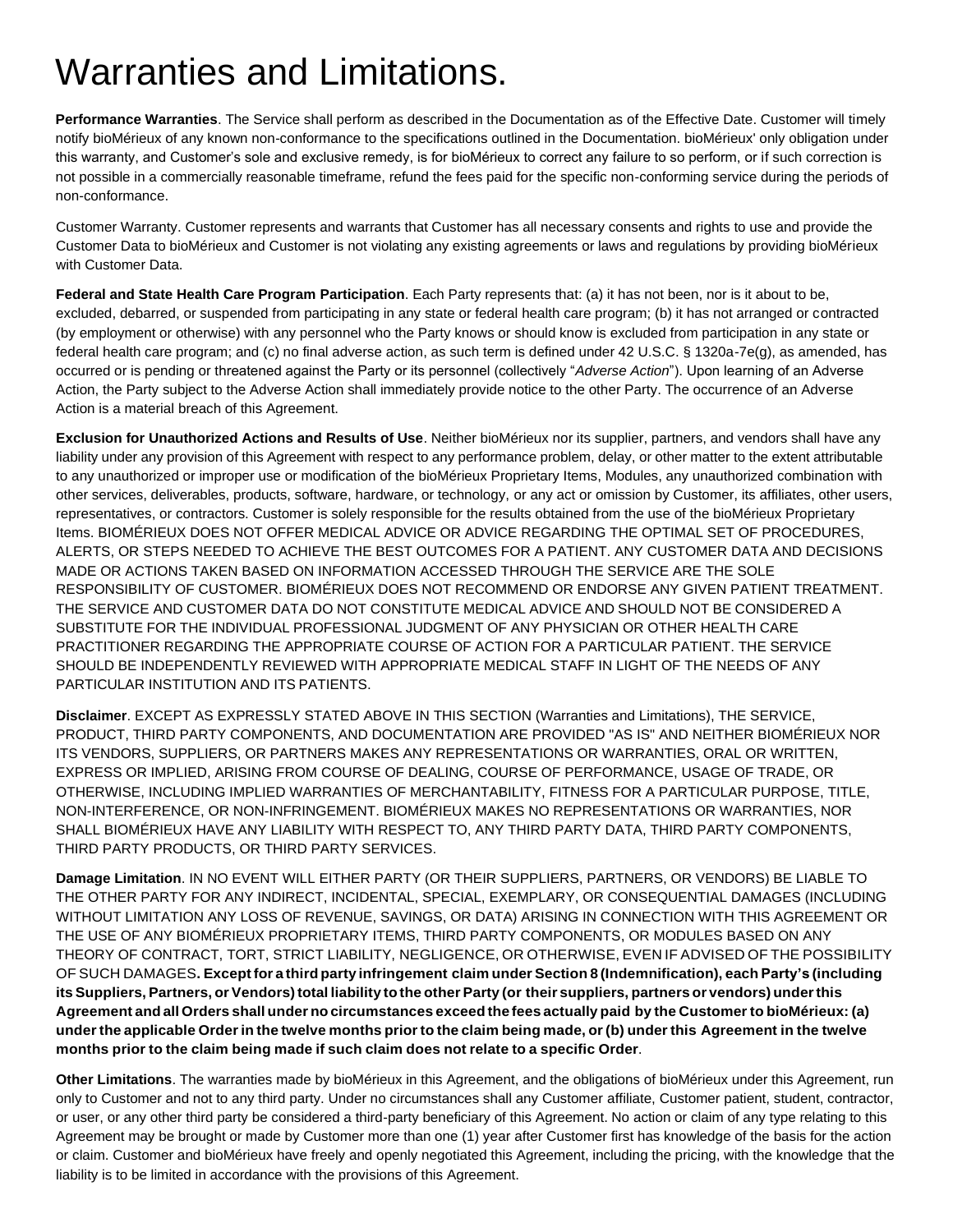**Third Party Components**. The bioMérieux Proprietary Items may contain or use code and/or components of a third party (the "*Third Party Components*") that require Customer to enter into a separate agreement with such third party (the "*Third Party Components License*"). Customer hereby consents to the use of the Third-Party Components and agrees to comply with the terms and conditions set forth in the Third Party Components License. Except as otherwise set forth in the Third Party Components License, the Third Party Components are provided "as is," and without representation or warranty of any kind. Customer hereby agrees to use the Third-Party Components in accordance with the terms and conditions of the applicable Third-Party Components License, and agrees to indemnify, defend and hold harmless BioMérieux from all claims, losses, damages, expenses, or actions arising from its breach of any of the terms and conditions of such Third Party Components License.

# Confidentiality.

All Confidential Information of a Disclosing Party in the possession of the Receiving Party, whether or not authorized, shall be held in strict confidence, and the Receiving Party shall take all steps reasonably necessary to preserve the confidentiality and prevent the unauthorized use or disclosure of the Confidential Information. The Receiving Party will not use or disclose any Confidential Information except as expressly authorized by this Agreement and will protect the Disclosing Party's Confidential Information using the same degree of care that it uses with respect to its own confidential information, but in no event with safeguards less than a reasonable level of care under similar circumstances. Notwithstanding the foregoing, the Receiving Party will not be in violation of this Section (Confidentiality) with regard to a disclosure that is in response to a valid order or requirement by a court or other governmental body or otherwise required by law, provided the Receiving Party gives the Disclosing Party prior written notice of such disclosure in order to permit the Disclosing Party to seek an appropriate protective order. Information that is disclosed pursuant to a valid court or governmental order shall not lose its status as Confidential Information.

# Ownership of bioMérieux Proprietary Items.

**Ownership and License Grants**. All bioMérieux Proprietary Items and Modules provided to or accessed by Customer under this Agreement are being made available on a strictly confidential and limited use basis in accordance with this Agreement and have great commercial value to bioMérieux (or its partners or suppliers). This Agreement provides a license and is not an agreement of sale, and no title, patent, copyright, trademark, trade secret, intellectual property or other ownership rights to any bioMérieux Proprietary Items or Modules are transferred from bioMérieux to Customer under this Agreement. All bioMérieux Proprietary Items and related intellectual property shall remain the sole and exclusive property of bioMérieux. bioMérieux, on behalf of itself and its vendors, partners, and suppliers, reserves all rights not expressly granted by this Agreement.

**Feedback**. Customer may provide bioMérieux with feedback, comments, and recommendations regarding the functionality and performance of the bioMérieux Proprietary Items and Modules, including, without limitation, identifying potential errors and improvements (collectively, the "Feedback"). bioMérieux (and its partners and suppliers) shall have the unrestricted right to use the Feedback in its sole discretion, including to improve or enhance the Product and other bioMérieux (or its partners' and suppliers') products, and, accordingly, bioMérieux (and its partners and suppliers) shall have a non-exclusive, perpetual, irrevocable, royalty-free, worldwide right and license to use, reproduce, disclose, sublicense, distribute, modify, and otherwise exploit such Feedback without restriction.

## Indemnification.

bioMérieux shall defend, indemnify, and hold Customer harmless against all third party intellectual property infringement suits brought against Customer, insofar as such suit directly arises out of Customer's use of the Product or Service, only as expressly authorized under this Agreement, provided bioMérieux shall have no obligation or liability to the extent that the alleged infringement or misappropriation arises from (1) the combination, operation, or use of the bioMérieux Proprietary Items with products, services, deliverables, materials, technologies, business methods, or processes not furnished by bioMérieux; (2) modifications which were not made by bioMérieux; (3) Customer's breach of this Agreement; or (4) Third Party Components, Customer-created Patient Care Frameworks and Customer Modifications. bioMérieux's indemnification obligation hereunder is contingent upon prompt notice of and full control over the defense and/or settlement of any claim. Upon the occurrence of any claim for which indemnification is or may be due under this Section (Indemnification), or in the event that bioMérieux believes that such a claim is likely, bioMérieux may, at its sole option (i) modify the bioMérieux Proprietary Item so that it becomes non-infringing, or substitute functionally similar services, Products,

deliverables, or documentation; (ii) obtain a license to the applicable third-party intellectual property; or (iii) terminate this Agreement (or the applicable Orders) on written notice to Customer and refund to Customer any pre-paid fees for Services not provided. The obligations set forth in this Section (Indemnification) shall constitute bioMérieux's entire liability and Customer's sole remedy for any infringement or misappropriation.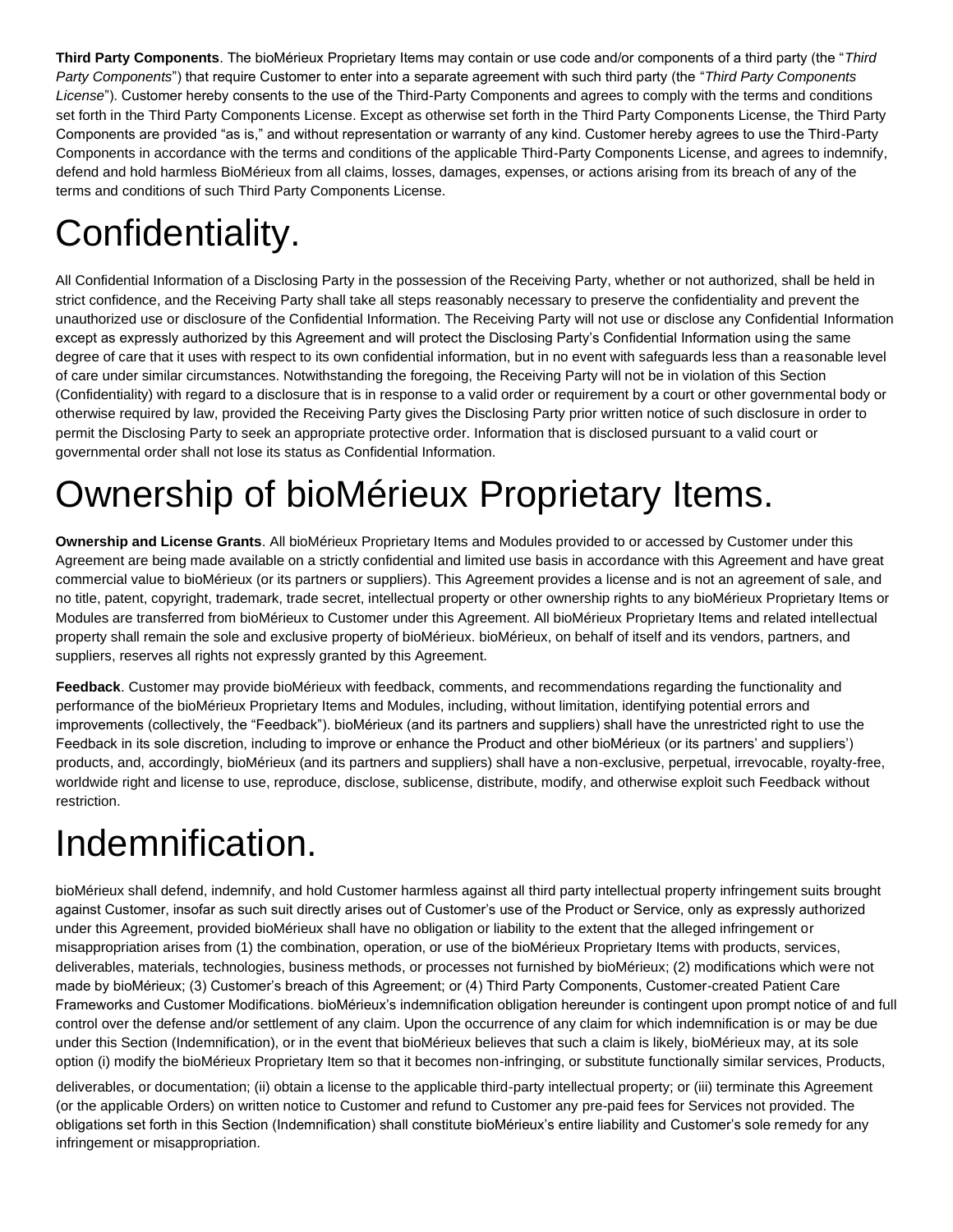### Termination.

Either Party may terminate this Agreement immediately on giving notice in writing to the other Party if the other Party: (a) commits a material breach (including any non-payment of fees due by Customer other than fees subject to a Good Faith Dispute) and, in the case of a material breach capable of being cured, failed to cure that breach within sixty (60) days after the receipt of a request in writing to cure such breach; (b) files for bankruptcy; (c) becomes or is declared insolvent, or is the subject of any proceedings related to its liquidation, insolvency or the appointment of a receiver or similar officer for it; (d) makes an assignment for the benefit of all or substantially all of its creditors; or (e) enters into an agreement for the cancellation, extension, or readjustment of substantially all of its obligations.

Upon any termination or expiration of this Agreement, Customer shall: (a) cease use of the Services; (b) return and discontinue all access and use of all the Confidential Information of bioMérieux then in Customer's possession or control; and (c) certify in writing that all copies of the Confidential Information of bioMérieux have been permanently deleted. Customer is expressly prohibited from retaining any Confidential Information of bioMérieux past the Term of this Agreement. Customer shall remain liable for all payments due to bioMérieux with respect to the period ending on the date of termination. For any termination other than a termination for good cause by Customer in accordance with this Section (Termination), the balance of all remaining subscription fees relating to the then current Term will be due and payable. The provisions of Sections 4 (Payments), 5 (Warranties and Limitations), 6 (Confidentiality), 7 (Ownership of bioMérieux Proprietary Items), 8 (Indemnification), 9 (Termination), and 10 (Other Provisions) shall survive any termination or expiration of this Agreement.

### Other Provisions.

**Compliance with Laws**. Each Party shall comply with all applicable federal, state, and local laws and regulations in connection with their business, operations, and obligations under this Agreement.

**Notice**. All notices, consents, and other communications under or regarding this Agreement shall be in writing and shall be deemed to have been received on the earlier of the date of actual receipt or the first business day after being sent by a reputable overnight delivery service. Either Party may change its address for notices by giving written notice of the new address to the other Party.

**Parties in Interest**. This Agreement shall bind, benefit and be enforceable by and against bioMérieux and Customer and, to the extent permitted hereby, their respective successors and assigns. Neither Party may assign any of its rights or obligations under this Agreement, and any attempt at such assignment will be void without the other Party's prior written consent, which consent will not be unreasonably withheld. Notwithstanding the foregoing, bioMérieux may assign this Agreement or of any bioMérieux rights under this Agreement to: (a) any bioMérieux successor by merger or consolidation or to any person or entity that acquires all or substantially all of its capital stock or assets; and (b) any person or entity to which bioMérieux transfers any of its rights in the bioMérieux Proprietary Items.

**Export Laws and Use Outside of the United States**. Customer shall comply with the export related laws and regulations. Customer shall not export or re-export directly or indirectly (including via remote access) any bioMérieux Proprietary Items (or parts thereof) to any applicable jurisdiction or entity prohibited by law or to which a license is required without first obtaining a license from the applicable regulatory authority. Customer agrees to indemnify, defend and hold harmless bioMérieux (and its partners and suppliers) from and against any and all losses they may suffer in any way arising out of or related to Customer's breach of this Section.

**Relationship**. The relationship between the Parties under this Agreement is that of independent contractors and not partners, joint venturers or agents.

**Entire Understanding**. This Agreement, which includes and incorporates Orders, attachments, and any other schedules, exhibits and addenda attached to it, states the entire understanding between the Parties with respect to its subject matter, and supersedes all prior proposals, marketing materials, negotiations and other written or oral communications between the Parties with respect to the subject matter of this Agreement. In the event of any conflict between these Terms and Conditions and an Order, the Order shall govern.

**Modification and Waiver**. This Agreement may not be modified or amended without written agreement of the Parties. No waiver of any breach of this Agreement, shall be effective unless in writing and signed by an authorized representative of both Parties and such waiver shall not be construed as a waiver of any subsequent breach of this Agreement.

**Severability**. If any provision of this Agreement is declared unenforceable, the other provisions herein will remain in full force and effect and this Agreement will be amended in order to effect, to the maximum extent allowable by law, the original intent of such provision.

**Right to Seek Injunctive Relief**. The Parties acknowledge and agree that either Party may seek injunctive relief relating to a breach of this Agreement.

**Counterparts**. This Agreement may be executed in one or more counterparts, each of which shall be deemed an original and all of which together shall constitute one and the same instrument.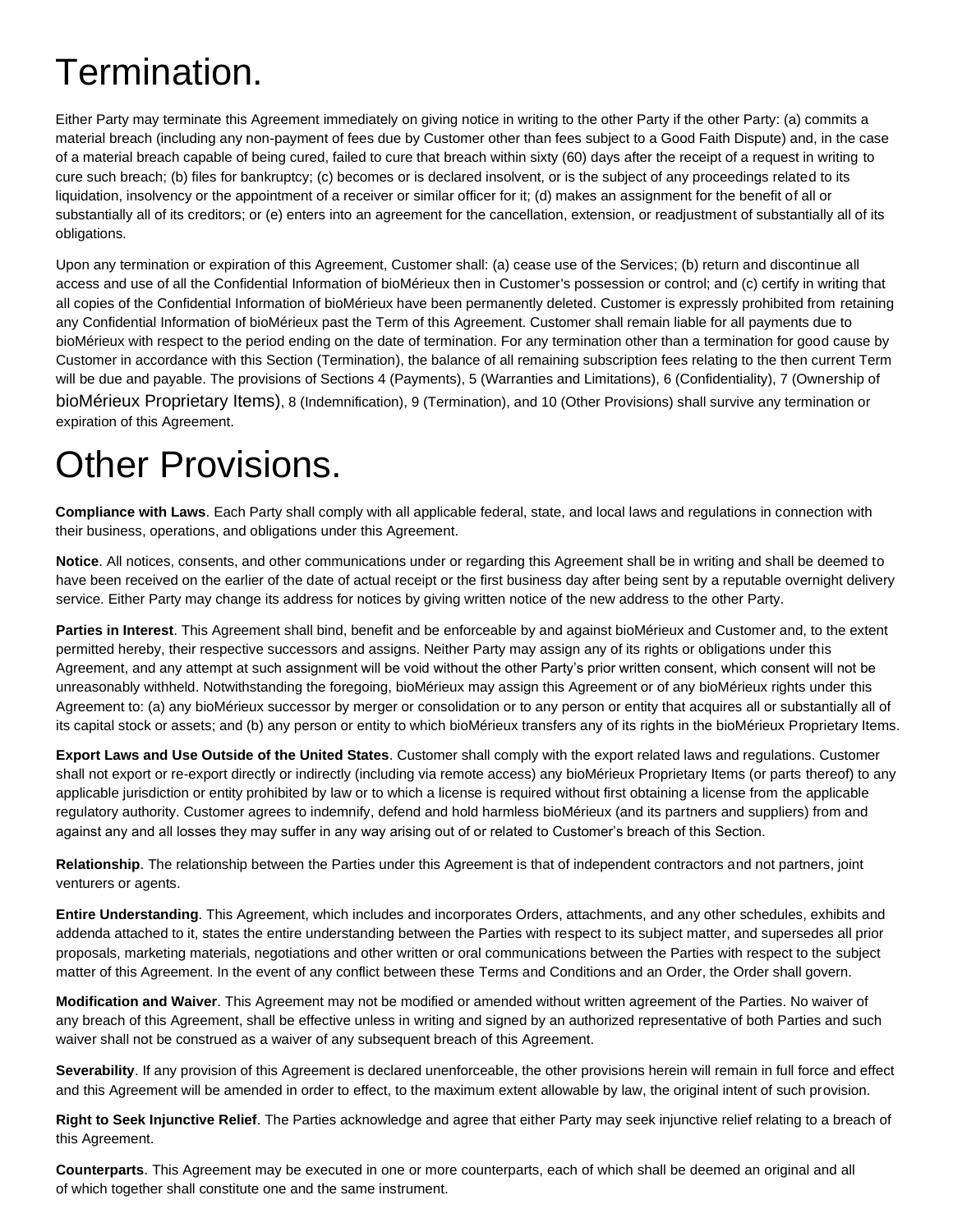**Governing Law**. This Agreement will be interpreted according to the laws of the State of North Carolina without application of conflict of laws principles. Provided, however, that the terms of any applicable law now or hereafter enacted that is based on or similar to the Uniform Computer Information Transactions Act drafted by the National Conference Of Commissioners On Uniform State Laws shall not apply.

**Force Majeure**. Except with respect to Customer's payment obligations, neither Party shall be liable for, nor shall either Party be considered in breach of this Agreement due to any failure to perform its obligations under this Agreement as a result of a cause beyond its control, including any act of God or a public enemy, act of any military, civil or regulatory authority, change in any law or regulation, fire, flood, earthquake, storm or other like event, disruption or outage of communications (including the Internet or other networked environment), power or other utility, labor problem, unavailability of supplies, disruption of the Service due to Internet connection impairments, or any other cause which could not have been prevented by the non-performing Party with reasonable care.

**Use of Customer's Name**. Customer authorizes bioMérieux to use Customer's name and logo in any routine list of bioMérieux clients, as a reference, or in any advertising or press release.

**Government End-Users**. Customer acknowledges and agrees that the Service, Documentation, and Product (including any Third-Party Components included therein) is a commercial product, which was developed at private expense. All government end users only have the rights set forth herein

**Additional Terms for Third Party Components (Corepoint Integration Engine Software EULA)**: The following terms apply to the use of the Corepoint Integration Engine:

- 1. The term "Corepoint Integration Engine" means the software provide by bioMérieux to Customer for the collection of Patient Data from specific Customer Source Systems and the transmission of such Patient Data in a de-identified form ("Customer Data") to bioMérieux for processing in the Product.
- 2. The Corepoint Integration Engine is licensed to Customer, as integrated into the Service, and for its internal use only solely:
	- a. To process HL7 messages and data flowing into or out of the Customer Source Systems to the Product;
	- b. For communication via TCP/IP with no more than five applications or sockets at each End User Site; and
	- c. With no use for independent data flows that do not directly involve the Service.
- 3. Customer shall not (and shall not permit any User to): (a) make the Corepoint Integration Engine available to any third party or use the Corepoint Integration Engine for any use outside of the license in Section 2 above; (b) attempt to gain unauthorized access to the Corepoint Integration Engine; (c) remove, modify, or obscure any product or service identifier, copyright, trademark, or other proprietary rights notice or other notices, instructions, disclaimers, or legends; (d) copy, modify, or create derivative works of the Corepoint Integration Engine; or (e) decompile, disassemble, or reverse engineer the Corepoint Integration Engine, in whole or in part or attempt to reconstruct or discover any source code or underlying ideas, algorithms, file formats, data structures, or other aspects of the Corepoint Integration Engine. No rights are assigned or granted to Customer other than as expressly set forth herein.
- 4. Upon termination or expiration of the Agreement, Customer must destroy all copies of the Corepoint Integration Engine in its possession.
- 5. Corepoint Health, LLC is a third-party beneficiary of the terms of the Disclaimer and Damage Limitation contained in Section 5 of the Agreement.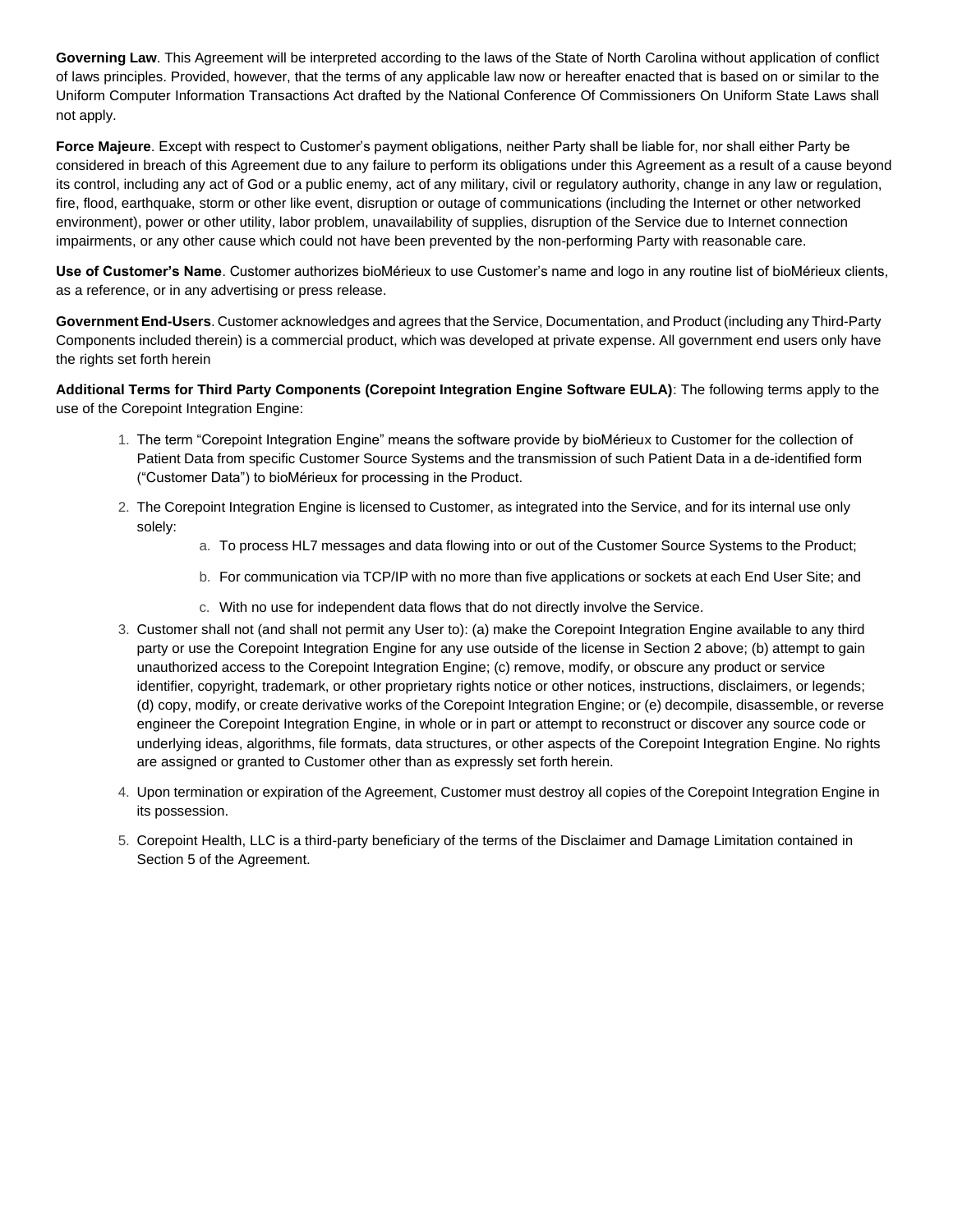#### Schedule A – BUSINESS ASSOCIATE AGREEMENT

If Customer is a "covered entity" or a "business associate" and includes "protected health information" in Customer Data, as those terms are defined in 45 CFR § 160.103, the Agreement incorporates the terms of this Business Associate Agreement ("BAA").

#### I. DEFINITIONS

Except as otherwise noted in this BAA, any and all capitalized terms in this BAA shall have the meanings ascribed to those terms in the HIPAA Rules, and if not defined by the HIPAA Rules, such terms shall have the definitions set forth in the Agreement.

- 1. Customer means the entity that is a party to the Agreement, provided that such entity falls within the definition of the term "covered entity," or "business associate" set forth at 45 C.F.R. § 160.103.
- 2. Disclose means any release, transfer, provision of access to, or divulging in any manner of information outside the entity holding the information.
- 3. HIPAA Rules means the implementing regulations of HIPAA set forth at 45 C.F.R. Parts 160 and 164, Subpart A, C, D and E.
- 4. Security Rule means the Security Standards for the Protection of Electronic Protected Health Information set forth at 45 C.F.R. Parts 160 and 164, Subparts A and C.
- 5. Privacy Rule means the requirements for the Privacy of Individually Identifiable Health Information set forth at 45 C.F.R. Parts 160 and 164, Subparts A and E.
- 6. Protected Health Information or PHI shall have the same meaning as the term "protected health information" in 45 C.F.R. § 160.103 and shall include Electronic Protected Health Information ("ePHI"), except limited to the PHI included in Customer Data that bioMérieux receives, transmits, or maintains on behalf of Customer through bioMérieux's provision of the Service.

#### **II. BUSINESS ASSOCIATE OBLIGATIONS**

- 1. Permitted Uses and Disclosures. bioMérieux expressly agrees that any and all Uses or Disclosures of PHI by bioMérieux will be done in accordance with the terms of this BAA, applicable provisions of the HIPAA Rules, or as Required By Law. bioMérieux may:
- 2. Use and Disclose PHI to provide the Service and perform its obligations under the Agreement.
- 3. Use PHI to create de-identified information in accordance with 45 C.F.R. § 164.514, and use such-de-identified information for any lawful purpose.
- 4. Use PHI to provide Data Aggregation services relating to the health care operations of the covered entity.
- 5. Use PHI as necessary for the proper management and administration of bioMérieux or to carry out its legal responsibilities.
- 6. Disclose PHI as necessary for the proper management and administration of bioMérieux or to carry out its legal responsibilities, provided that as to any such Disclosure, the following requirements are met:
- 7. The Disclosure is Required by Law; or
- 8. bioMérieux obtains reasonable assurances through a written agreement with the other agents or parties to whom PHI is disclosed that PHI will be held confidentially and Used or further Disclosed only as Required by Law or for the purpose for which it was Disclosed to the recipient, and the recipient notifies bioMérieux of any instances of which it is aware in which the confidentiality of the information has been breached.
- 9. Compliance with HIPAA. To the extent that bioMérieux is to carry out any of Customer's obligations under the Privacy Rule, bioMérieux shall comply with the applicable requirements of the Privacy Rule that apply to Customer in the performance of such obligations.
- 10. Availability of Books and Records. bioMérieux shall cooperate with and make available to the Secretary its internal practices, books, and records relating to the Use and Disclosure of PHI for purposes of determining the Parties' compliance with HIPAA. Nothing in this section waives any applicable privilege or protection, including with respect to trade secrets, confidential commercial information, and information subject to attorney-clientprivilege.
- 11. Subcontractors. bioMérieux agrees to ensure that any subcontractors or agents to whom bioMérieux provides PHI agree in writing to restrictions and conditions substantially similar to those that apply to bioMérieux with respect to such PHI through this BAA.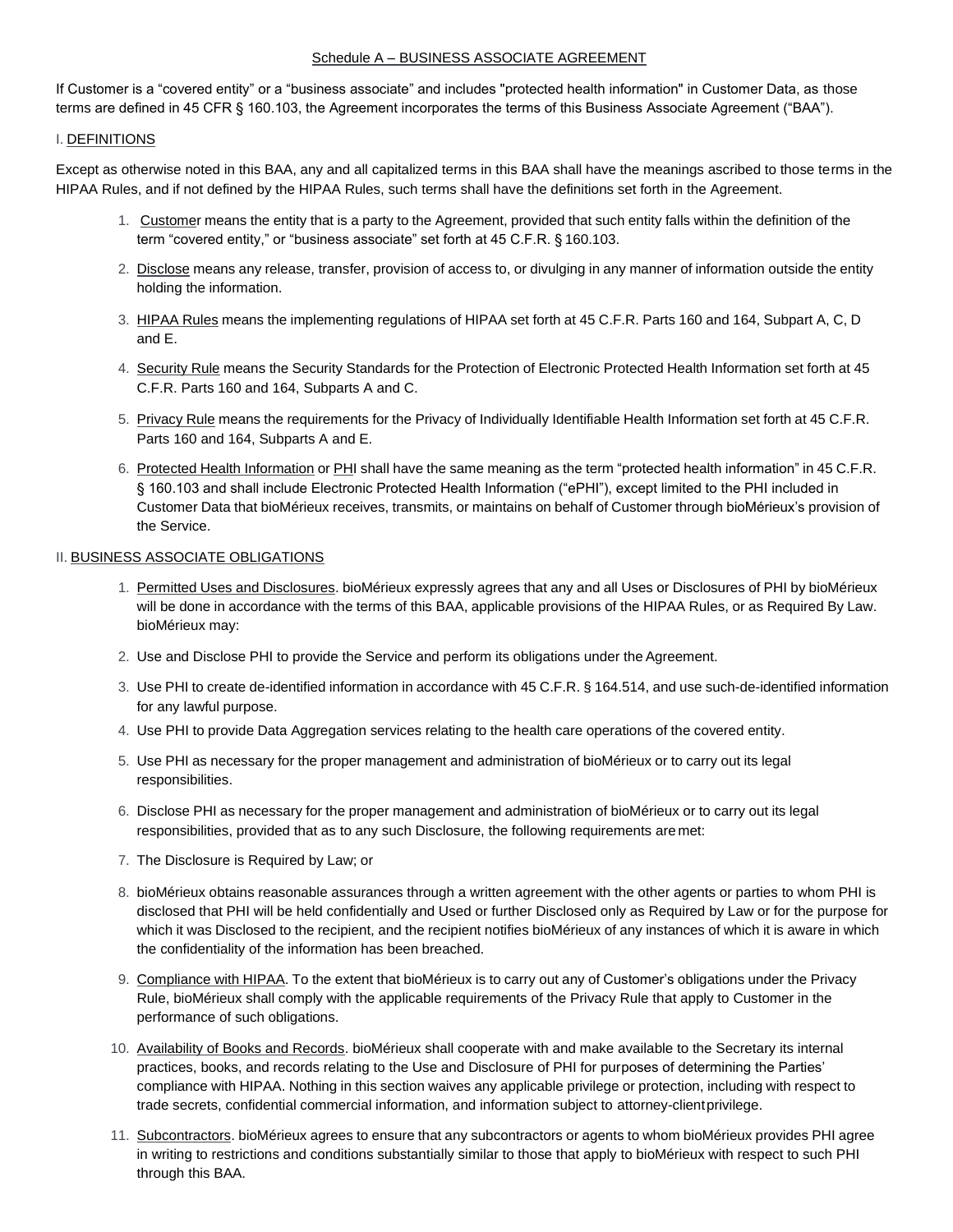#### 12. Impermissible Uses and Disclosures.

- a. bio Mérieux shall promptly report to Customer any Use or Disclosure of Customer's PHI of which bioMérieux is aware and which is not in compliance with the terms of this BAA.
- b. bioMérieux shall promptly report to Customer any Security Incident of which it becomes aware. Notwithstanding the foregoing, the Parties acknowledge and agree that bioMérieux shall not be required to report attempted but unsuccessful Security Incidents that do not result in actual unauthorized access, Use, or Disclosure of Protected Health Information, and that this BAA constitutes notice to Customer that such unsuccessful Security Incidents (such as broadcast attacks on bioMérieux's firewall, port scans, unsuccessful log-on attempts, or denial of service attacks) may occur periodically.
- c. bioMérieux shall, without unreasonable delay, and in any event no more than ten (10) days following discovery, notify Customer of a Breach of Unsecured Protected Health Information (a "Breach") pursuant to 45 C.F.R. § 164.410. The notification to Customer shall include, to the extent possible, the identification of each individual whose Unsecured Protected Health Information has been, or is reasonably believed by to have been, accessed, acquired, used, or disclosed during the Breach. bioMérieux shall provide Customer with such additional information as Customer may reasonably request as necessary to make the notifications that may be required under 45 C.F.R. § 164.404(c) promptly after the information becomes available.
- 13. Safeguards. bioMérieux will implement reasonable administrative, technical, and physical safeguards designed to prevent the Use or Disclosure of PHI other than as permitted in this BAA.
- 14. Designated Record Sets. The Parties agree that the Service shall not include the receipt, creation, maintenance, or support of Designated Record Sets. Customer shall not provide any Designated Record Set to bioMérieux, and bioMérieux shall not consider any data Customer makes available to it to be a Designated Record Set. In the event that the Parties amend this BAA to permit the Service to include the receipt, creation, maintenance, or support of Designated Record Set, to the extent bioMérieux maintains a Designated Record Set, bioMérieux agrees to: (i) upon written request from Customer, make such PHI available as required for Customer to meet its obligations under 45 C.F.R. § 164.524 and (ii) upon written request from Customer, make such PHI available for amendment and incorporate and amendments to PHI as required for Customer to meet its obligations under 45 C.F.R. § 164.526. bioMérieux will not respond directly to Individual requests for access or amendments to such information.
- 15. Accounting of Disclosures. bioMérieux agrees to document Disclosures of PHI if required by HIPAA and requested in writing by Customer. bioMérieux further agrees to provide access to such documentation, after a written request from Customer, as necessary for Customer to respond to a request by an Individual for an accounting of Disclosures of PHI in accordance with 45 C.F.R. § 164.528. bioMérieux will not respond directly to Individual requests for such accountings of Disclosures.

### **III. CUSTOMER OBLIGATIONS**

- 1. Permissions and Notices. Customer represents, warrants, and covenants that it has obtained and will continue to obtain all necessary authorizations, consents, releases, and permissions to permit bioMérieux to Use and Disclose PHI pursuant to this BAA and in order to provide the Service in compliance with all applicable laws, regulations, and other governmental requirements and that it has provided, and will continue to provide, appropriate notice to Individuals to permit bioMérieux to Use and Disclose PHI pursuant to this BAA and in order to provide the Service in compliance with all applicable laws, regulations, and other governmental requirements. Customer shall notify bioMérieux of any changes in, or revocation of the authorization, consent, release, or permission by an Individual to Use or Disclose their PHI, to the extent that such changes may affect bioMérieux's Use or Disclosure of PHI.
- 2. Compliance with HIPAA. Customer shall comply with all of its obligations under HIPAA.
- 3. Instructions. Customer will not request or cause bioMérieux to make a Use or Disclosure of PHI or take other actions in a manner that does not comply with HIPAA, any other law, or this BAA.
- 4. Notice of Privacy Practices. Customer shall notify bioMérieux of any limitations in the notice of privacy practices of Customer under 45 CFR 164.520, to the extent that such limitation may affect bioMérieux's Use or Disclosure of PHI.
- 5. Restrictions on PHI Use and Disclosure. Customer shall notify bioMérieux of any restrictions on the Use or Disclosure of PHI that Customer has agreed to or is required to abide by under 45 CFR 164.522, to the extent that such restriction may affect bioMérieux's Use or Disclosure of PHI.